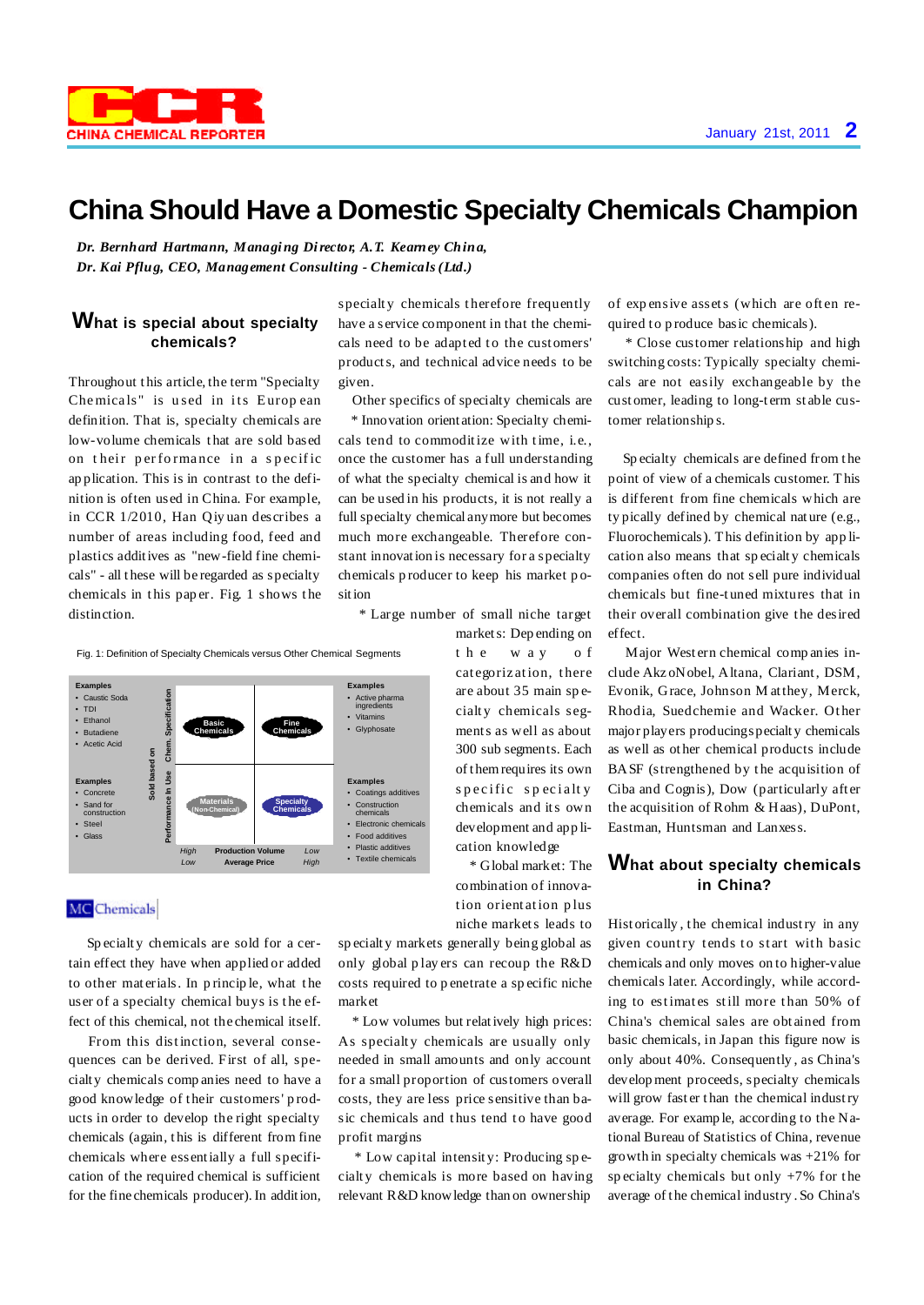

specialty chemicals segment is highly attractive due to its high growth rate. This attractiveness is also reflected in the investments (both in production and in R&D) of foreign sp ecialty chemicals companies.

To a certain extent related to this, specialty chemicals companies in China also have a somewhat higher profit ability than the chemicals average. However, t his difference is not huge, most likely as other factors such as t he small average comp any size in specialty chemicals lower the average profitability.

A third charact eristic is the intense fragmentation of the specialty chemicals industry. There are almost 10,000 domestic specialt y chemicals companiesin China, far more than for any other chemical segment. And even the biggest specialty chemical companies such as Zhejiang Chuanhua account for far less than 1% of the total segment sales. And clearly China currently does not have any prominent specialty chemicals comp any that is as prominent as global leaders such as Clariant, DSM, Evonik, Rhodia or Wacker.

Despite the large number of domestic specialty chemicals companies, they have a low average t echnological level. This refers to all relevant asp ects such as t heir R&D level, their portfolio, their level of customer service and their capabilit y to provide complet e solutions to customers. Therefore they cannot fulfill many of the needs of the domestic Chinese market. In many segments, China relies on eit her locally p roduced chemicals of M NCs or even on imp orted materials. While most countries depend on imports of specialty chemicals in specific areas, in China the sit uation is somewhat more severe as t hemajority of high-end specialt y chemicals still need to be imported.

Probably as a consequence, government policy is promoting a gradual shift of the chemical industry towards specialty chemicals. This is part of a general trend to move away from large-scale and often polluting p rimary chemicals to high valueadded, high-end chemical p roducts. It was reflected in the CPCIA announcement at the end of 2009 to, e.g., increase the local supply of high-end p roducts, reduce t he proportion of energy -intensive p roducts, and actively promote innovation.

Though not all these factors are unique to China (in West ern companies, specialty companies also tend to have higher profitability), t he combination of all of them makes China a highly attractive country for specialty chemicals compared to other regions.

## **Why then are not there any large Chinese specialty companies?**

Given the conditions outlined above, it is surprising that there are no truly big domestic Chinese specialty companies. Even t he biggest domestic players havemarket shares well below one percent of the total specialty chemicals market and sales far below one billion US\$. Given that individual business units of global play ers such as Evonik achieve far higher revenues, t he key question is what keeps Chinese companies from becoming truly relevant p layers in specialty chemicals. Likely reasons are

1. Need for specialty chemicals comp anies to have strong R&D competence: Given that China's chemical industry is still at a relatively early develop ment stage, domestic comp anies have not yet accumulated the wealt h of knowledge that enables Western companies to continuously p ursue innovation. Furt hermore, t he mindset of Chinese comp anies sometimes seems to be too focused on owning physical assets rat her than intellectual p rop ert y. This may be a consequence of the somewhat limited protection of intellectual prop erty in China

2. Related to this, Chinese chemical companies sometimes may lack the necessary longer-term thinking to pursue an area such as specialty chemicals, in which any success will only come after years of efforts to establish t he business

3. Need for specialty companies to be global: most Chinese chemical companies so far simply lack the marketing and sales network to market products globally. This is not a problem for basic chemicals with a strong domestic demand, but a severe limitation for smaller markets that need to be p enetrated globally to reach a profitable level of sales.

4. Need for sp ecialty chemicals to have a certain size: this is necessary not only due to the need for global p resence, but also as customers more and more expect specialty chemicals companies to provide complete solutions to an industry. The int ense fragmentation of the domestic specialty chemicals industry is a major obstacle to reaching critical siz e. And major Chinese companies tend to focus on basic chemicals t hat offer less fragment ed and less complex markets which at the same time are much larger.

#### **Why should major Chinese chemical companies move into specialty chemicals?**

Despite these reasons, it is still somewhat p uz zling that no major Chinese chemical company seems to make a subst antial effort to establish itself as a domestic champion for sp ecialty chemicals. After all, a domestic p lay er should enjoy the attractive market for specialty chemicals as outlined above, such as the high growth rates and the above-average profitability. Furt hermore, a domestic play er should have a number of advant ages compared to multinationals.

Sp ecialt y chemicals is relatively labor int ensive, allowing a Chinese player to benefit from its overall lower labor cost. This is relevant even if multinational companies start to produce specialty chemicals in China as their costs are generally higher.

Furt hermore, success in specialt y chemicals dep ends on understanding specific markets and customers, and providing localized services to them. This should also be easier to be achieved by a truly local company than by a multinational.

Finally, while the market for petrochemicals inChina is fairly consolidated and dominated by just three companies, the high level of fragment ation of the specialt y chemicals sect or should allow a det ermined company to become the dominant play er comparatively easily. After all, currently most Western chemical executives would p robably